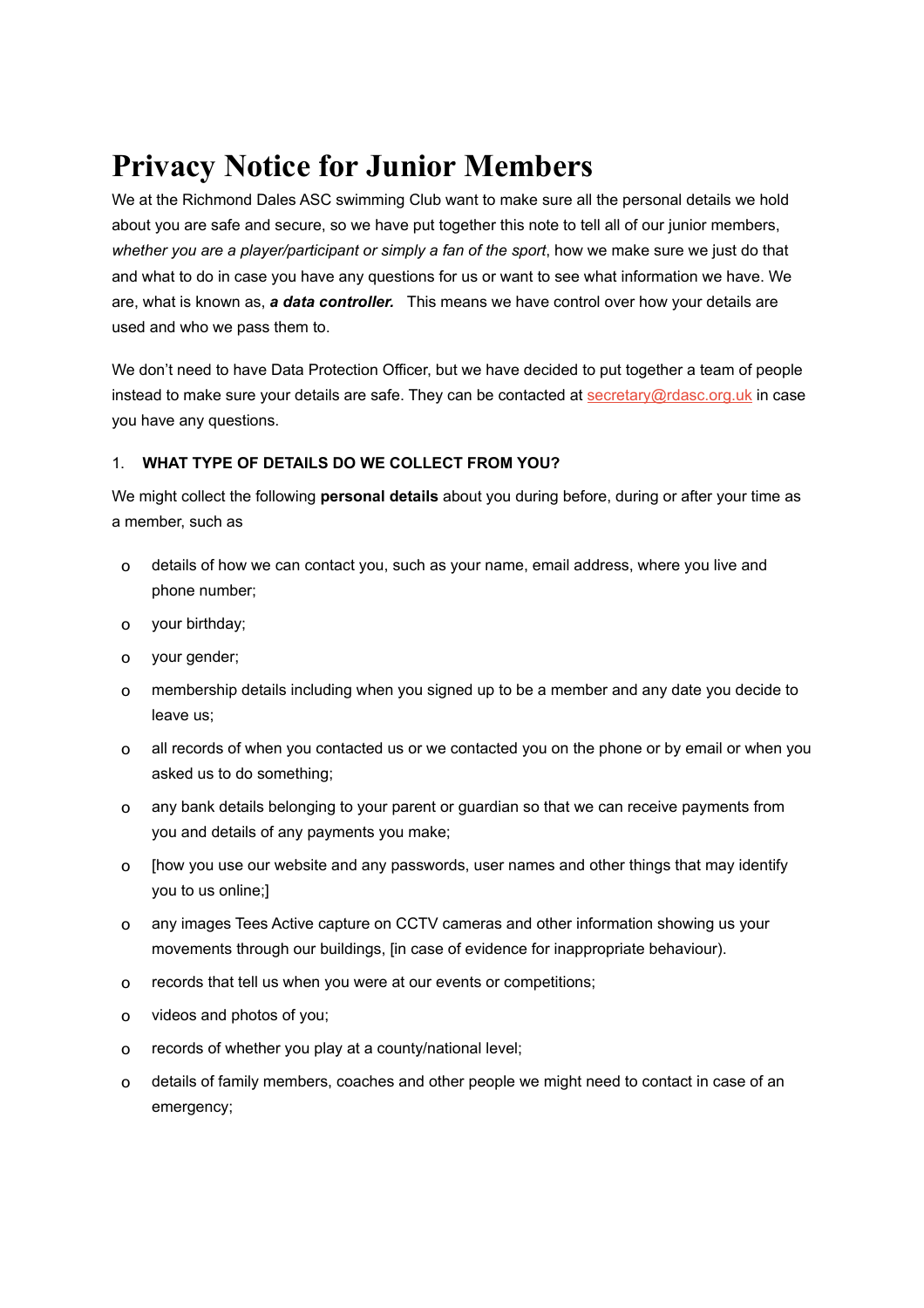- o records of your rankings, gradings or ratings, including any competition results, what [events/ matches/games] you have attended and how well you are performing on any development programme you are registered to;
- o any disciplinary information or details of any issues you have us or we have with you; and

## 2. **SPECIAL CATEGORIES OF PERSONAL INFORMATION**

We may also hold and use what is called "**special information**" such as [your colour, background and which part of the world you or your family members are originally from] whether you have any religious beliefs and any information about your health such as any injuries you have/have had or times you may not have been very well. [In the table below, where we use this **special information** you will see this symbol **#** and] we will only use it if we have a really good reason to do so such as:

- o if it is in the interests of the public and we have a lawful reason to use it;
- o we need it to help us with a legal case we are involved in;
- o certain laws allow us to use it; or
- o you have told us you are happy for us to use it.

In the table below we refer to these as the "**special reasons**".

# 3. **WHERE DO WE GET THIS INFORMATION FROM?**

We will normally collect personal information about you when you apply for membership when filling out the membership pack to become a member of Richmond Dales ASC Swimming Club, or to buy anything from us (e.g. where you are buying any merchandise), or when you want to talk to us on the phone, by e-mail or in some other way.

| What do we use your<br>information for?                                                                          | What type of<br>information do we<br>use?                                                          | What reason do we have to use it (this<br>is the boring legal bit)                                    |
|------------------------------------------------------------------------------------------------------------------|----------------------------------------------------------------------------------------------------|-------------------------------------------------------------------------------------------------------|
| To make sure your<br>membership with us runs<br>smoothly and we can<br>provide the very best<br>service for you. | All contact and<br>membership details,<br>any chats we have<br>had and your likes and<br>dislikes. | We need all this information to make sure<br>we do a good job in managing your<br>membership with us. |

#### 4. **HOW DO WE USE YOUR INFORMATION?**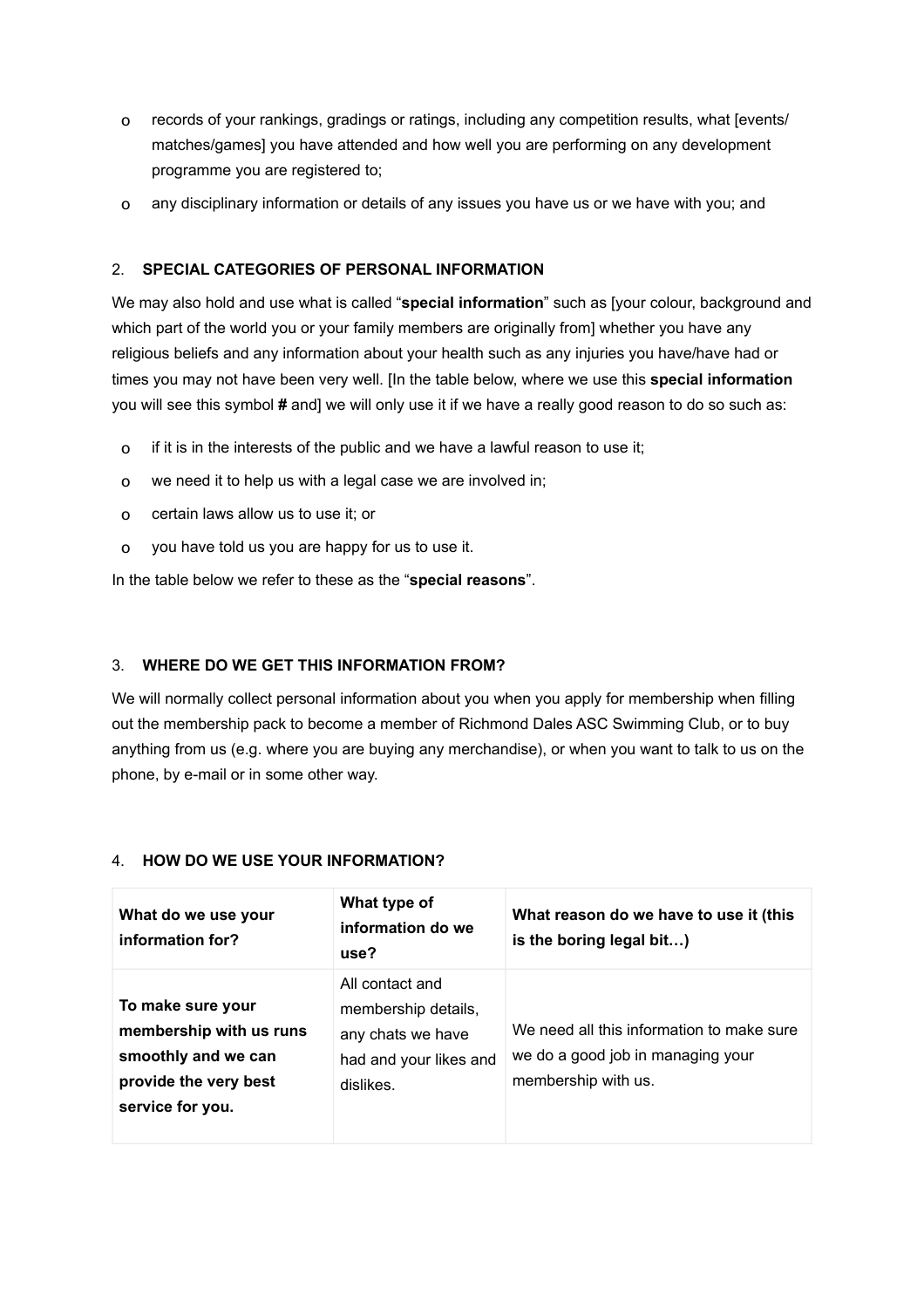| To provide you with<br>merchandise or other<br>services/ products you<br>have ordered from us.                                                                                                                                                         | All contact and<br>membership details.<br>Your parent/guardian's<br>payment information. | We need all this information to make sure<br>you get the [merchandise/products/<br>services] you ordered.                                                                                                                                                                                                                                                                                                                                                              |
|--------------------------------------------------------------------------------------------------------------------------------------------------------------------------------------------------------------------------------------------------------|------------------------------------------------------------------------------------------|------------------------------------------------------------------------------------------------------------------------------------------------------------------------------------------------------------------------------------------------------------------------------------------------------------------------------------------------------------------------------------------------------------------------------------------------------------------------|
| To send you information<br>which we think you might<br>like based on the type of<br>membership account you<br>have with us such as<br>details about competitions<br>and events we are running,<br>offers and discounts and<br>any updates on swimming. | All contact and<br>membership details.                                                   | We need all this information to make sure<br>we do a good job in managing your<br>membership with us.                                                                                                                                                                                                                                                                                                                                                                  |
| To send you other<br>information we think you<br>might like or which you<br>have asked us to send to<br>you.                                                                                                                                           | All contact and<br>membership details<br>and your likes and<br>dislikes.                 | Only where you have told us you want to<br>receive this type of information.<br>If you are under the age of 13 your parent<br>or guardian must have given their consent<br>to allow us to send you marketing<br>messages.<br>[NB. As there is a need for consent for any<br>direct marketing that is not included as<br>part of any membership package, any<br>online services offered to children under<br>the age of 13 will require parental/<br>guardian consent.] |
| To help you if you have a<br>question or you are not<br>happy with something we<br>have done.                                                                                                                                                          | Contact details and<br>any chats we have<br>had.                                         | It is in our interests to make sure we deal<br>with any issues you have quickly.                                                                                                                                                                                                                                                                                                                                                                                       |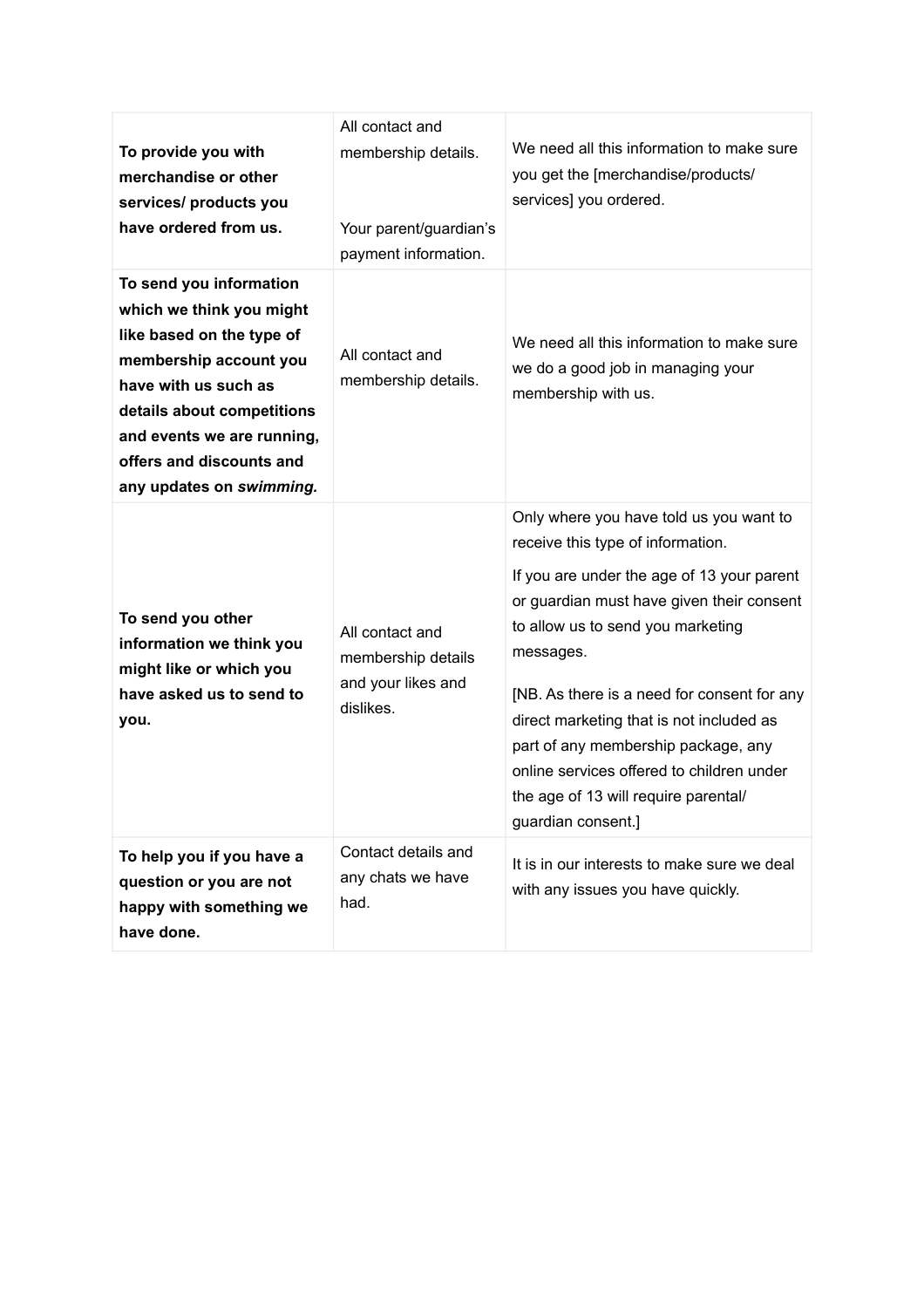| We will keep all of your<br>details on our files.                                        | All of your personal<br>details.                                                                                                             | It is in our interests to hold your details on<br>file so we can deal with any issues with<br>your membership and to make sure we do<br>a good job in managing your membership.<br>Sometimes we may have to keep your<br>details because the law tells us we have<br>to.<br>If we use any 'special information', we<br>will only do so on the basis of one of the<br>'special reasons' we talked about above. |
|------------------------------------------------------------------------------------------|----------------------------------------------------------------------------------------------------------------------------------------------|---------------------------------------------------------------------------------------------------------------------------------------------------------------------------------------------------------------------------------------------------------------------------------------------------------------------------------------------------------------------------------------------------------------|
| To protect our IT systems.                                                               | Details about how you<br>use our website.                                                                                                    | It is in our interests to make sure that our<br>IT systems are safe and secure for all of<br>our volunteers and you to use.                                                                                                                                                                                                                                                                                   |
| To promote the sport, our<br>events and membership<br>packages.                          | Any photos or videos<br>of you.                                                                                                              | Only where you have told us you are<br>happy to use our photos.                                                                                                                                                                                                                                                                                                                                               |
| To make sure we are<br>keeping up with health and<br>safety.                             | Details of the events<br>and competitions you<br>have attended.                                                                              | It is in our interests to make sure we<br>provide you and others like you with a<br>safe place to play your sport.<br>Sometimes we may have to keep your<br>details because the law tells us we have<br>to.                                                                                                                                                                                                   |
| To register you on to and<br>keep track of any events<br>and competitions you<br>attend. | Details about your<br>performance (but we<br>won't use any 'special<br>information') and the<br>events or competitions<br>you have attended. | We need all this information to make sure<br>we do a good job in managing your<br>development through the performance<br>programme.                                                                                                                                                                                                                                                                           |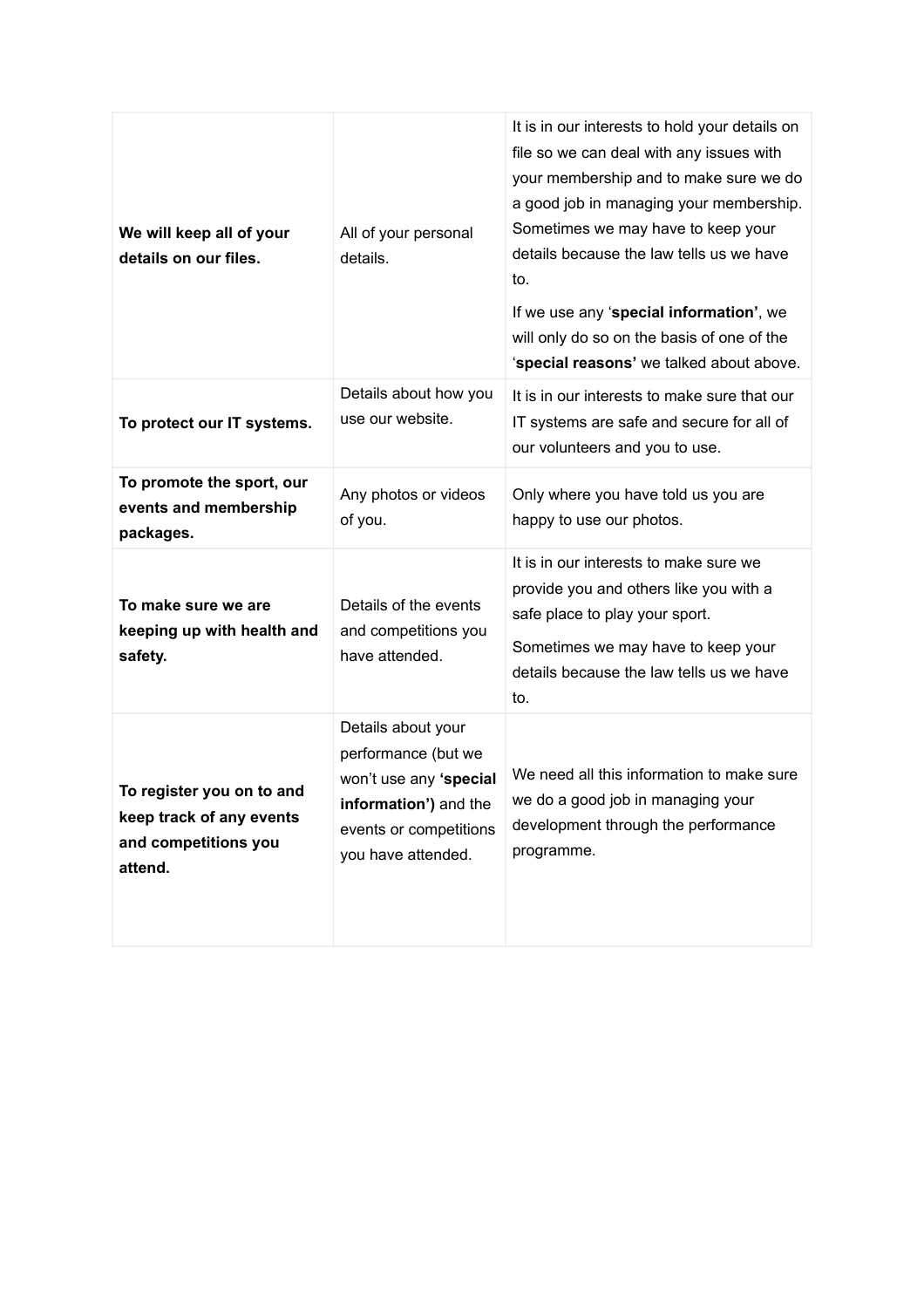| We will use your details to<br>assess your performance<br>and to find out what else we<br>can do to help you improve<br>your development and<br>training with us.                                    | Details about your<br>performance and the<br>events or competitions<br>you have attended.<br>We might also hold<br>details about your<br>health and any club or<br>county membership.     | We need all this information to make sure<br>we do a good job in managing your<br>development through the performance<br>programme.<br>If we use any information about your<br>health, we will only do so on the basis of<br>one of the 'special reasons' we talked<br>about above. |
|------------------------------------------------------------------------------------------------------------------------------------------------------------------------------------------------------|-------------------------------------------------------------------------------------------------------------------------------------------------------------------------------------------|-------------------------------------------------------------------------------------------------------------------------------------------------------------------------------------------------------------------------------------------------------------------------------------|
| To arrange for any trip or<br>transportation to and from<br>an event.                                                                                                                                | Any ID cards<br>information you give<br>us, details of family<br>members and<br>emergency contacts,<br>your parent/guardian's<br>payment information<br>and details about your<br>health. | We need all this information to make sure<br>we can make arrangements for any trip<br>you go on.<br>If we use any 'special information', we<br>will only do so on the basis of one of the<br>'special reasons' we talked about above.                                               |
| We might use details about<br>your health (including any<br>injuries or disability) to<br>make sure you are<br>swimming in a safe<br>environment to ensure you<br>are well enough to<br>participate. | Details about your<br>health.                                                                                                                                                             | We will only use this 'special<br>information', on the basis of one of the<br>'special reasons' we talked about above.                                                                                                                                                              |
| To put together all the<br>information we need in<br>case there are any<br>disciplinary or other issues<br>with your membership.                                                                     | All of your personal<br>details.                                                                                                                                                          | It is in our interests to make sure we<br>provide you and others like you with a<br>safe and fair place to play your sport.<br>If we use any 'special information', we<br>will only do so on the basis of one of the<br>'special reasons' we talked about above.                    |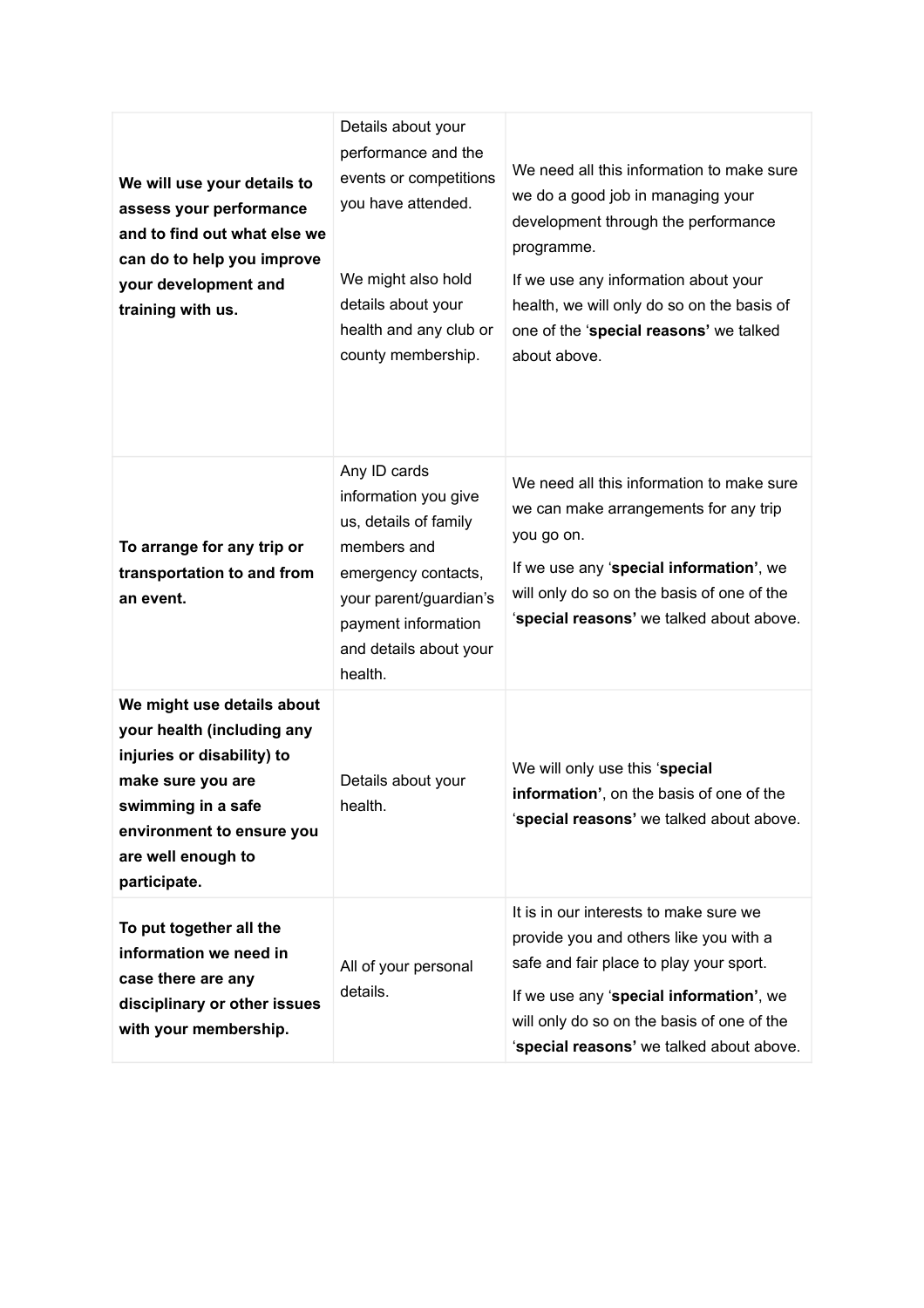|                            | Name, your birthday,<br>gender, information | It is in our interests to make sure we<br>provide you and others like you with the<br>same opportunity to get into sport no |
|----------------------------|---------------------------------------------|-----------------------------------------------------------------------------------------------------------------------------|
| To make sure we are fairly | which part of the world                     |                                                                                                                             |
| offering opportunities to  | you or your family are                      | matter who you are and where you come                                                                                       |
| everyone.                  | from, details about                         | from                                                                                                                        |
|                            | your health and<br>performance.             | If we use any 'special information', we                                                                                     |
|                            |                                             | will only do so on the basis of one of the                                                                                  |
|                            |                                             | 'special reasons' we talked about above.                                                                                    |

In some cases we might need the information you have given us to make sure we can do what we say we are going to do with your details. Other times, we may not need it, but if we don't have it, we may not be able to provide you with the best possible service.

If you have told us we can use your information in a certain way, you can tell us to stop using it at any time, by contacting [secretary@rdasc.org.uk](mailto:secretary@rdasc.org.uk)

## 5. **HOW CAN YOU STOP US FROM MARKETING TO YOU?**

Sometimes we may wish to contact you by email, post or text message to tell you about things we think you might like. We will only do this if you have told us you are happy to receive these messages and you can tell us to stop at any time by letting the Secretary know. *Also look out for the link at the bottom of any messages we send you which will also put a stop to any messages.*

### 6. **WHO ELSE MAY USE YOUR DETAILS?**

We may send your details to others to help us run our organisation. These are:

- **Anyone you have said you are happy for us to send your details to.**
- o **To any regional or governing body:** to help us to improve and keep an eye on developments in the sport.
- o **Organisations that help us**; such as help us with our supplies such as couriers, or companies that help us to deliver things to and from other parts of the country or overseas, [
- o **Our Commercial Partners like TYR AND NESS** so that we provide you with details on any tickets, special offers, opportunities, products and services and other benefits you get from our commercial partners.
- o **The Government or our regulators**: where the law tells us to do so or to help them with any investigations.
- o **Police, law enforcement and security services**: to help them with any investigation, prevention of crime or matter of national security.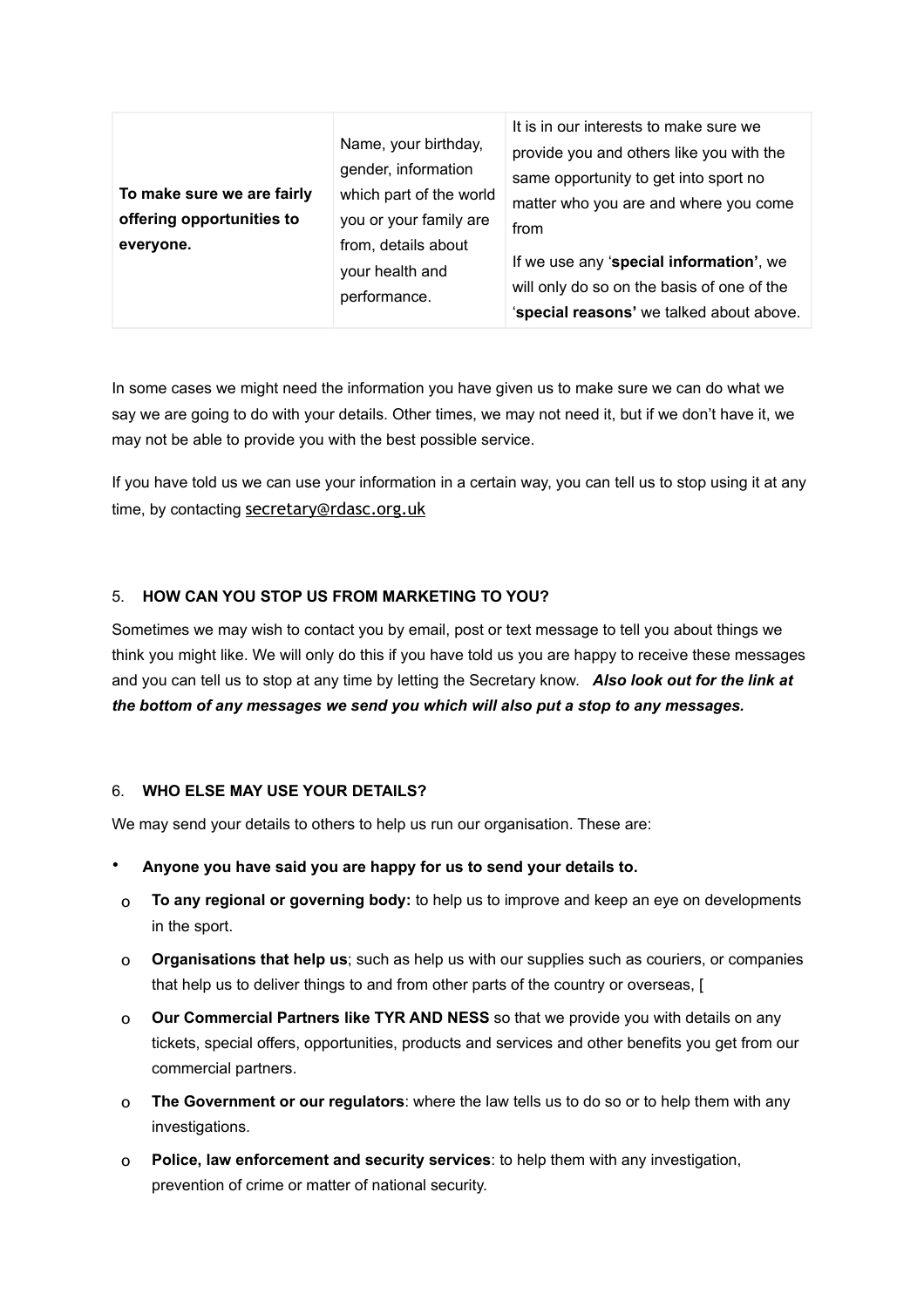## 7. **ARE YOUR DETAILS SAFE?**

We have put in place lots of security measures to make sure your details don't go missing or get used in a way they shouldn't be. We have a great team of people working with us who are trained to know how to use your details securely and will only use your details when and how we tell them to.

*Did you know that all 'data controllers' based in the European Union and the UK like us are subject to laws that make sure that your personal details are safe?* Sometimes some of your personal details may be transferred to and stored in countries outside of the UK and the European Union, which are not subject to the laws that make sure your details are safe. Where this happens, we will do everything we can to make sure that your details are only used in the way we say they will be and are kept secure. If someone else is using your details because we have told them to, we will also make sure that we put measures in place with them to protect it.

# 8. **HOW LONG DO WE KEEP PERSONAL INFORMATION FOR?**

We collect personal details from you for different reasons and so we might keep it for different lengths of time. For example, we might have to keep it for a long time for legal reasons, but most of the time, we will keep your details for 12 months after you last get in touch with us.

It is important to make sure that the details we hold about you is accurate and up-to-date, so make sure you let us know if anything like your email address or phone number changes. You can normally do this by contacting us at secretary@rdasc.org.uk

#### 9. **WHAT ARE YOUR RIGHTS?**

#### *Did you know you can ask us to do lots of things with your details?*

You can ask us:

- to tell you how your details are being used;
- to provide you with a copy of all details we hold on you;
- to correct some of the details we hold if they are not correct or out of date like your contact details for example;
- to delete all of the details we hold on you (unless we have a good reason not to!);
- to stop using your details in a certain way;
- to send your details to you or another organisation like any club you play at for example; and
- [to stop making decisions about you using automated technologies which analyse your personal details e.g. performance software]

Some of the rights may not always apply to the personal details we hold for you as there are sometimes requirements and exemptions attached which means we need to hold on to certain information and other times the rights may not apply at all.

**DON'T FORGET** though, if you have told us we can use your information in a certain way and you would like us to stop, you can tell us to stop at any time and you can always tell us to stop sending